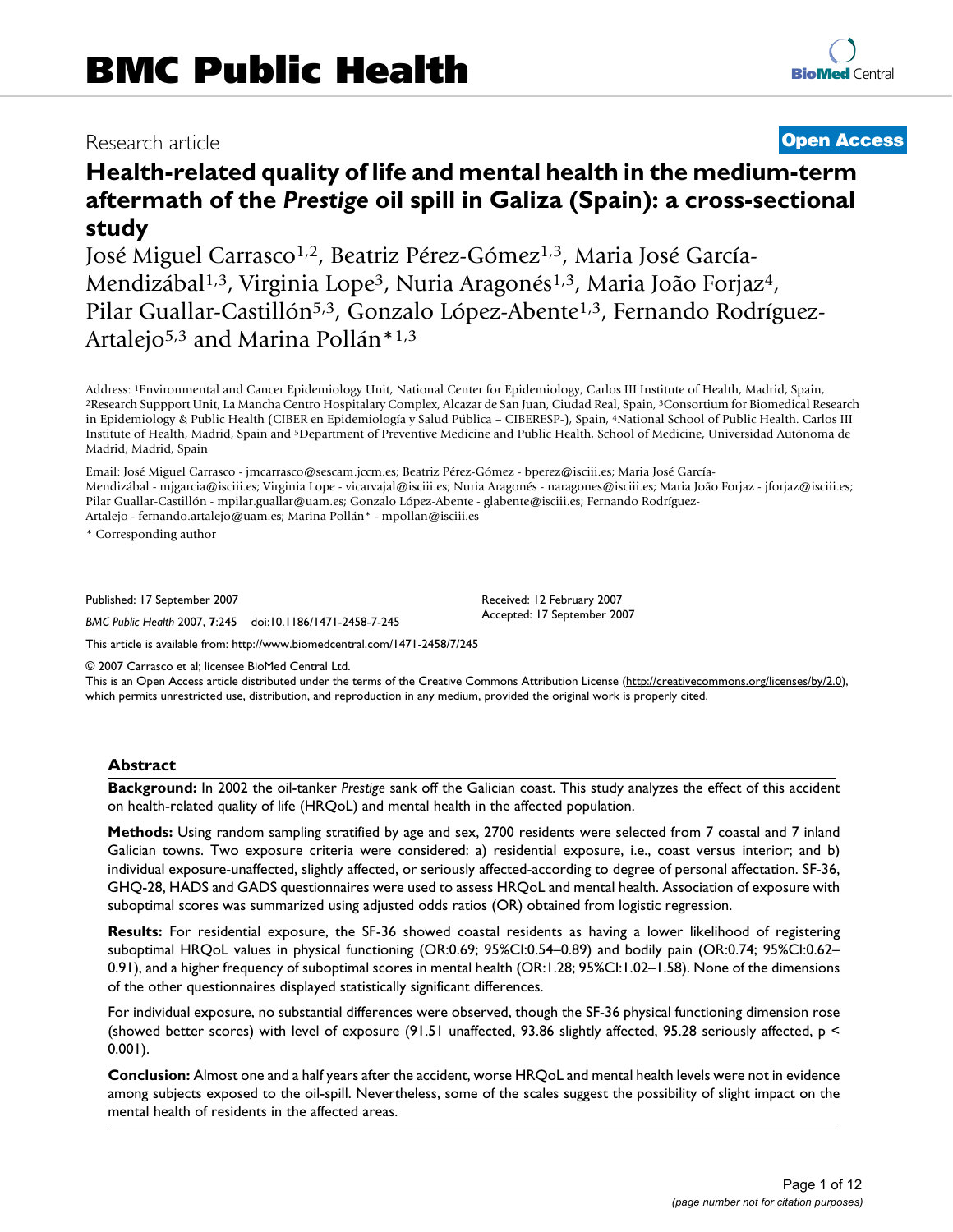# **Background**

On November 13, 2002, the petrol-tanker, *Prestige*, carrying 77,033 tons of fuel, sank 260 km off the Galician coast. This led to a major spill, with the first oil-laden tide arriving on the Galician coast on November 16 and spreading along the entire Cantabrian shoreline over the following weeks [1].

The fuel spilled was type M100 or No.6 (as per Russian and Anglo-American classifications, respectively) [2], which is mainly used as an industrial fuel. Due to its high density and viscosity and negligible solubility and volatility, it tends to persist in the environment, and manual removal is required to increase the efficacy of clean-up procedures [3]. The International Agency for Cancer Research has classified it as a possible human carcinogen (category 2B) [4].

The oil slick affected most of the Galician seaboard, and led to a ban on fishing and shellfishing. The accident made a great impression on Spanish public opinion and thousands of persons headed for Galicia (Galiza) to work as volunteers in the clean-up operation. The Galician seamen sailed out to sea to mop up the fuel before it arrived onshore and the authorities engaged staff, preferably from among the local ranks of the unemployed, to remove the oil.

This is not the first time that the Galician coast has been affected by oil-spills. Since 1970 it has been the victim of five major disasters of this type [5]. Nevertheless, the sheer scale of the *Prestige* accident, with successive waves of oil coming ashore over a period of weeks, and the serious environmental and economic consequences [3], led to the greatest ecological catastrophe in the region's history [6].

Several studies have reported the prevalence of acute health problems among contract workers and volunteers involved in the *Prestige* oil-spill clean-up, both in Galiza and other areas across the north-west of Spain [7-9]. In the mid and long term, health problems could be different to those encountered in the acute phase and are, in all likelihood, not limited to persons directly implicated in the clean-up [10]. In this respect, the literature has described a rise in social upheavals and mental health disorders among victims of both natural and technological or manmade disasters [11-14].

Proper assessment of the health consequences for persons affected by catastrophes ought to take all health dimensions into account. HRQoL is a multidimensional construct, which is determined, not only by health status, but also by each person's subjective perception of his/her physical, psychological, social, economic and political

environment [15-17]. Thus HRQoL might serve to assess the global health impact of catastrophes.

Accordingly, this study examines the association between the *Prestige* oil-spill and the HRQoL and mental health of the general population of Galiza, assessed sixteen months after the accident.

# **Methods**

# *Study participants*

The study participants were persons aged 18–60 years residing in 7 Galician coastal towns that received the brunt of the oil (Corcubión, Carnota, Fisterra, Laxe, Camariñas, Cee and Muxía) and in another 7 towns inland (Frades, Masía, Trazo, Tordoia, Cerceda, Oroso and Ordes) that would serve as reference, because they shared sociodemographic and economic characteristics with the coastal towns affected by the *Prestige* spill.

The sample size was calculated to show odds ratios (OR)  $\geq$  2, with a power of 80%, assuming that the prevalence of subjects with suboptimal values for the dimension of greatest interest (mental health) would be 2%. We decided to re-interview this population in the future and the sample size was therefore increased by 15% to take possible losses. Under these conditions, the size of the sample totaled 1350 subjects in each geographic area (coast and interior). Study subjects were selected from municipal electoral rolls, using random sampling stratified by age, sex and town. Three equivalent randomized samples of 2700 subjects each, were selected. One of the three was considered the main sample, and each subject was assigned two substitutes with similar characteristics, drawn from the other two samples. Hence, 1510 participants (56%) were drawn from the first list, 807 substitutes (30%) from the second list and 383 (14%) from the third. The main reasons for replacing the person of first choice were: flawed census data (17.6%); impossibility of contact  $(15.1\%)$ ; and refusal to respond  $(11.4\%)$  [see figure 1].

### *Study variables*

Data were collected by home-based face-to-face interviews conducted by trained interviewers from March 22 through April 23, 2004. The questionnaire included three modules: a) basic sociodemographic variables (sex, age, educational level, and occupation), job security (work status, and financial coverage), lifestyle (alcohol, tobacco and coffee consumption, and hours of sleep), self-reported morbidity, use of healthcare services, and specific oil-spill exposure questions; b) participation in oil spill clean-up tasks; and c) HRQoL assessed with the 36-item Short Form Health Survey (SF-36) [18], and mental health status assessed with the General Health Questionnaire (GHQ-28) [19], Goldberg Anxiety and Depression Scale (GADS) [20], and Hospital Anxiety Depression Scale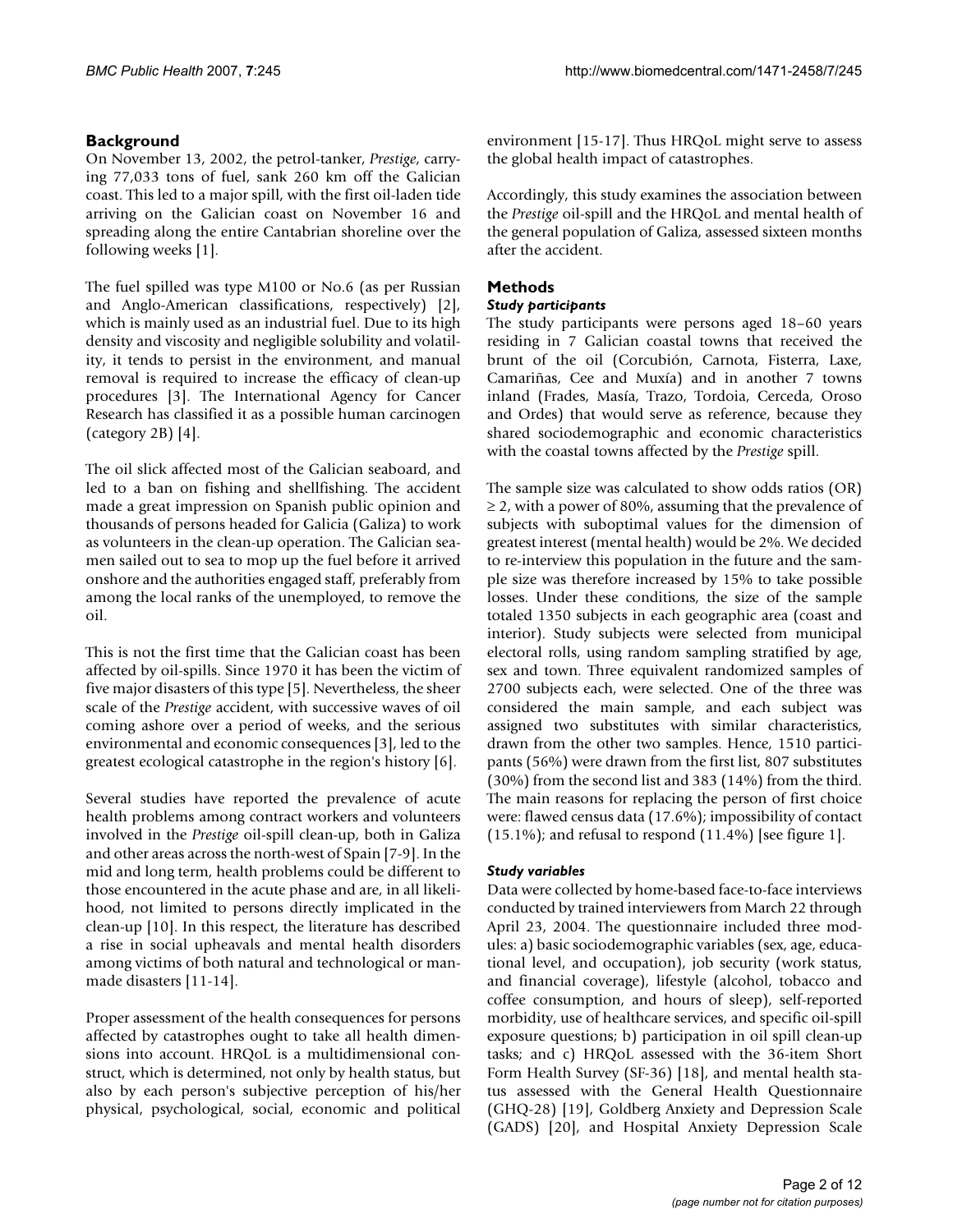



(HADS) [21]. These questionnaires were chosen as they had been validated for the Spanish population and been widely used in clinical and population-based studies.

The SF-36 includes information on 8 dimensions of HRQoL: physical functioning; role-physical; bodily pain; general health; vitality; social functioning; role-emotional; and mental health. Each dimension is measured on a continuous scale from 0 (worst value) to 100 (best value) with a difference  $\geq$  3 being deemed clinically relevant [18,22,23]. A dichotomous variable was defined for each dimension (suboptimal versus optimal score) with the 25th percentile of study subjects' scores taken as the cut-off point.

The GHQ-28 measures the following 4 health dimensions: somatic symptoms; anxiety and insomnia; social dysfunction; and severe depression. We used the bimodal response scale known as the GHQ (0-0-1-1) [24], taking 4/5 as the cut-off to define suboptimal health [19].

Both the HADS and GADS questionnaires consist of an anxiety and a depression subscale. The HADS was designed as an instrument to detect depression and anxiety disorders in a non-psychiatric hospital framework, and defines a probable case as anyone who scores over 7 and less than 11 points, and a confirmed case as anyone who scores 11 or more points on each subscale [21,25,26].

The GADS is formed by two subscales, each structured into 4 screening questions and 5 probe questions. The cutoff points set for analysis were >4 for the anxiety scale and >3 for the depression scale [20,27-29].

Two different criteria of oil-spill exposure were defined: a) residential exposure, with coastal residents defined as exposed, and inland residents as unexposed; and, b) individual exposure, classified in accordance with the scores for the following items: use of coasts affected  $(0 = no; 1 =$ no for respondent but yes for cohabitant under same roof;  $2 = yes$ ; having worked on clean-up tasks  $(0 = no; 1 =$ yes); direct contact with oil through fishing, farming or leisure activities ( $0 = no$ ; 1 = occasionally through leisure or work; 2 = repeatedly through leisure or work; 3 = repeatedly through leisure and work); oil-spill damage to properties ( $0 = no$ ;  $1 =$  slightly;  $2 =$  seriously); damage to usual fishing or shellfishing areas  $(0 = no; 1 = some area;$ 2 = practically all areas); respondent's commercial or leisure activities affected  $(0 = no; 1 = leisure; 2 = commercial,$ fishing or farming); and, finally, degree to which usual summer holiday beaches were affected  $(0 = no; 1 = yes,$ but not enough to make him/her desist from going there; 2 = yes, rendered unfit for swimming). By summing the scores, we obtained a scale with a range of 0 to 12, on the basis of which persons with 0 points were rated as "unaffected", those with 1–5 points as "slightly affected", and those with  $\geq 6$  points as "seriously affected".

### *Statistical analysis*

Differences in proportions were tested with the Chisquared and Fisher's exact tests, and differences in means with the Student's t test, analysis of variance, and test for trend. The association between oil-spill exposure and suboptimal HRQoL and mental health scores was summarized with OR and 95% confidence intervals obtained by logistic regression, adjusted for age, sex, work status, education, smoking, number of hours of sleep daily, number of self-reported chronic diseases, as well as the other type of oil-spill exposure.

Analyses were performed with the Stata 8.2. software package [30].

### **Results**

Table 1 lists the characteristics of the study participants according to residential and individual exposure. Due to the design, the age- and sex-based distribution of subjects was similar between coastal and inland towns. On the coast, however, there was a higher proportion of persons who: had no formal education; were unemployed or firsttime job-seekers; and were smokers. In addition, these subjects reported sleeping fewer hours and had a higher prevalence of diabetes and asthma.

In terms of individual exposure, men outnumbered women in the seriously affected group, and the most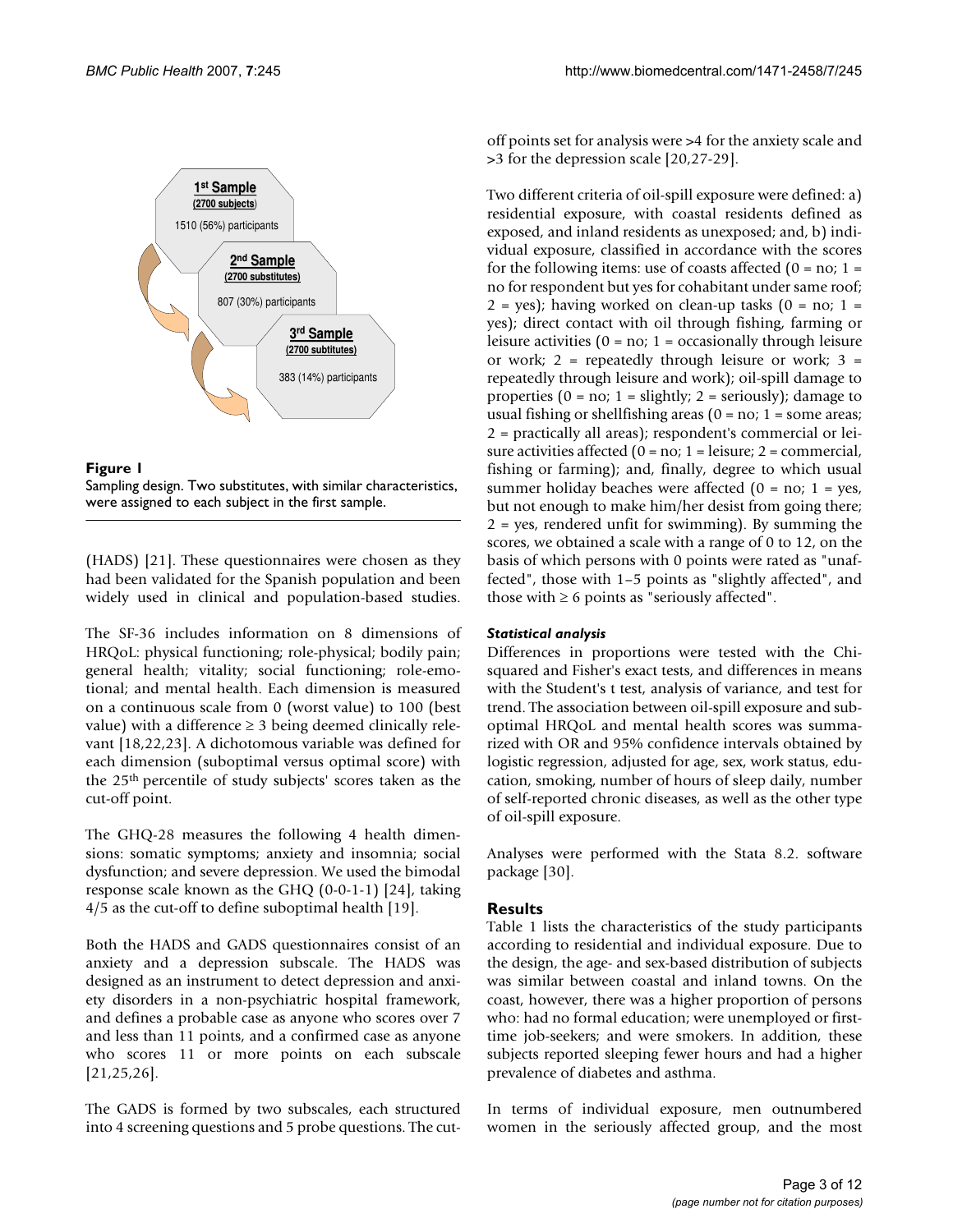|                                       |                                      |      | <b>Residential exposure</b> |      |         | <b>Individual exposure</b> |      |                                                                                            |      |     |      |         |  |
|---------------------------------------|--------------------------------------|------|-----------------------------|------|---------|----------------------------|------|--------------------------------------------------------------------------------------------|------|-----|------|---------|--|
|                                       | Interior (n = 1350) Coast (n = 1350) |      |                             |      |         |                            |      | Unaffected ( $n = 865$ ) Slightly affected ( $n = 1408$ ) Seriously affected ( $n = 427$ ) |      |     |      |         |  |
|                                       | $\boldsymbol{\mathsf{N}}$            | $\%$ | $\boldsymbol{\mathsf{N}}$   | $\%$ | p       | N                          | %    | $\boldsymbol{\mathsf{N}}$                                                                  | %    | N   | $\%$ | P       |  |
| Sex                                   |                                      |      |                             |      | 0.878   |                            |      |                                                                                            |      |     |      | < 0.001 |  |
| Men                                   | 684                                  | 50.7 | 688                         | 51.0 |         | 437                        | 50.5 | 671                                                                                        | 47.7 | 264 | 61.8 |         |  |
| Women                                 | 666                                  | 49.3 | 662                         | 49.0 |         | 428                        | 49.5 | 737                                                                                        | 52.3 | 163 | 38.2 |         |  |
| Age (years)                           |                                      |      |                             |      | 0.948   |                            |      |                                                                                            |      |     |      | < 0.001 |  |
| $18 - 29$                             | 408                                  | 30.2 | 405                         | 30.0 |         | 213                        | 24.6 | 469                                                                                        | 33.3 | 131 | 30.7 |         |  |
| $30 - 44$                             | 482                                  | 35.7 | 477                         | 35.3 |         | 283                        | 32.7 | 514                                                                                        | 36.5 | 162 | 37.9 |         |  |
| $45 - 60$                             | 460                                  | 34.1 | 468                         | 34.7 |         | 369                        | 42.7 | 425                                                                                        | 30.2 | 134 | 31.4 |         |  |
| <b>Education (age of termination)</b> |                                      |      |                             |      | < 0.001 |                            |      |                                                                                            |      |     |      | < 0.001 |  |
| No formal education                   | 82                                   | 6.1  | 190                         | 14.3 |         | 96                         | 11.2 | 117                                                                                        | 8.4  | 59  | 14.2 |         |  |
| < 15 years                            | 627                                  | 46.7 | 582                         | 43.9 |         | 445                        | 51.8 | 593                                                                                        | 42.5 | 7   | 41.2 |         |  |
| 16-19 years                           | 343                                  | 25.5 | 318                         | 24.0 |         | 190                        | 22.1 | 358                                                                                        | 25.7 | 113 | 27.2 |         |  |
| >19 non-university                    | 8                                    | 13.5 | 147                         | 11.1 |         | 72                         | 8.4  | 211                                                                                        | 15.1 | 45  | 10.8 |         |  |
| University                            | 110                                  | 8.2  | 89                          | 6.7  |         | 56                         | 6.5  | 116                                                                                        | 8.3  | 27  | 6.5  |         |  |
| <b>Work status</b>                    |                                      |      |                             |      | < 0.001 |                            |      |                                                                                            |      |     |      | 0.004   |  |
| Workers, students or housewives       | 1178                                 | 87.3 | 1076                        | 79.8 |         | 747                        | 86.4 | 1155                                                                                       | 82.1 | 352 | 82.4 |         |  |
| Unemployed or first-time job-seekers  | 104                                  | 7.7  | 6                           | 11.9 |         | 57                         | 6.6  | 6                                                                                          | 11.5 | 47  | 11.0 |         |  |
| Retirees and pensioners               | 68                                   | 5.0  | 111                         | 8.2  |         | 61                         | 7.1  | 90                                                                                         | 6.4  | 28  | 6.6  |         |  |
| <b>Occupation: fishing</b>            |                                      |      |                             |      | < 0.001 |                            |      |                                                                                            |      |     |      | < 0.001 |  |
| Yes                                   |                                      | 0.1  | 152                         | 17.2 |         | 5                          | 0.9  | 26                                                                                         | 2.8  | 122 | 37.3 |         |  |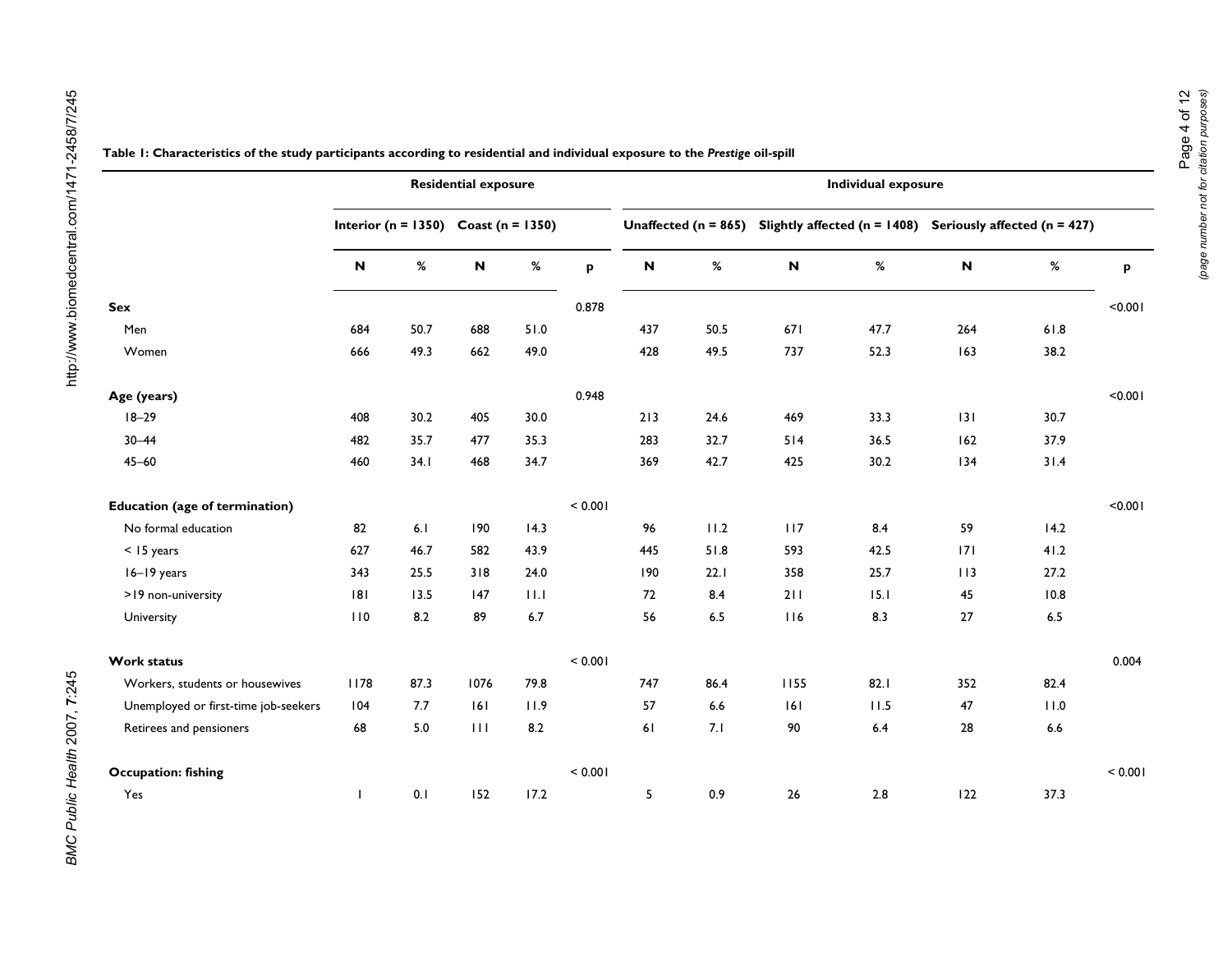| No                          | $\overline{937}$        | 98.5 | 718 | 81.4 |         | 566 | 97.9  | 892  | 96.1  | $\overline{197}$ | 60.2 |         |
|-----------------------------|-------------------------|------|-----|------|---------|-----|-------|------|-------|------------------|------|---------|
| <b>Tobacco</b>              |                         |      |     |      | < 0.001 |     |       |      |       |                  |      | < 0.001 |
| Never smoker                | 851                     | 63.0 | 667 | 49.4 |         | 548 | 63.6  | 793  | 56.4  | 177              | 42.0 |         |
| Ex-smoker                   | 127                     | 9.4  | 174 | 12.9 |         | 81  | 9.4   | 158  | 11.2  | 62               | 14.7 |         |
| Current smoker              | 366                     | 27.1 | 502 | 37.2 |         | 232 | 26.9  | 454  | 32.3  | 182              | 43.2 |         |
| Hours of sleep daily        |                         |      |     |      | < 0.001 |     |       |      |       |                  |      | 0.002   |
| < 7 hours                   | 174                     | 12.9 | 239 | 17.7 |         | 132 | 15.3  | 190  | 13.5  | 91               | 21.3 |         |
| $7 - 9$ hours               | 931                     | 69.0 | 929 | 68.8 |         | 585 | 67.6  | 1001 | 71.09 | 274              | 64.2 |         |
| > 9 hours                   | 245                     | 8.1  | 182 | 13.5 |         | 148 | 17.1  | 217  | 15.4  | 62               | 14.5 |         |
| <b>Reported morbidity</b>   |                         |      |     |      |         |     |       |      |       |                  |      |         |
| Arterial hypertension       | 119                     | 8.8  | 96  | 7.1  | 0.103   | 80  | 9.3   | 107  | 7.6   | 28               | 6.6  | 0.189   |
| Hypercholesterolemia        | 135                     | 10.0 | 125 | 9.3  | 0.518   | 94  | 10.9  | 126  | 9.0   | 40               | 9.4  | 0.322   |
| Diabetes mellitus           | 31                      | 2.3  | 51  | 3.8  | 0.025   | 32  | 3.7   | 34   | 2.4   | 16               | 3.8  | 0.147   |
| Asthma or bronchitis        | 35                      | 2.6  | 62  | 4.6  | 0.005   | 25  | 2.9   | 51   | 3.6   | 21               | 4.9  | 0.183   |
| Heart diseases              | 35                      | 2.6  | 37  | 2.8  | 0.809   | 22  | $2.5$ | 40   | 2.9   | $\,$ l $\,$      | 2.3  | 0.819   |
| Stomach ulcer               | 31                      | 2.3  | 24  | 1.8  | 0.342   | 16  | 1.9   | 30   | 2.1   | 9                | 2.1  | 0.891   |
| Allergy                     | 99                      | 7.4  | 126 | 9.4  | 0.059   | 56  | 6.5   | 122  | 8.7   | 47               | 11.0 | 0.017   |
| Cancer                      | $\overline{\mathbf{4}}$ | 0.3  | 5   | 0.4  | 0.738   | 0   | 0.0   | 6    | 0.4   | 3                | 0.7  | 0.036   |
| Anxiety, distress, nerves   | 102                     | 7.6  | 94  | 7.0  | 0.557   | 63  | 7.3   | 107  | 7.6   | 26               | 6.1  | 0.568   |
| Depression                  | 61                      | 4.5  | 78  | 5.8  | 0.137   | 52  | $6.0$ | 68   | 4.9   | 9                | 4.5  | 0.364   |
| Insomnia                    | 62                      | 4.6  | 58  | 4.3  | 0.712   | 46  | 5.3   | 58   | 4.1   | 16               | 3.8  | 0.305   |
| <b>Residential exposure</b> |                         |      |     |      |         |     |       |      |       |                  |      | < 0.001 |
| Interior                    |                         |      |     |      |         | 689 | 79.7  | 648  | 46.0  | 13               | 3.0  |         |
| Coast                       |                         |      |     |      |         | 176 | 20.4  | 760  | 54.0  | 414              | 97.0 |         |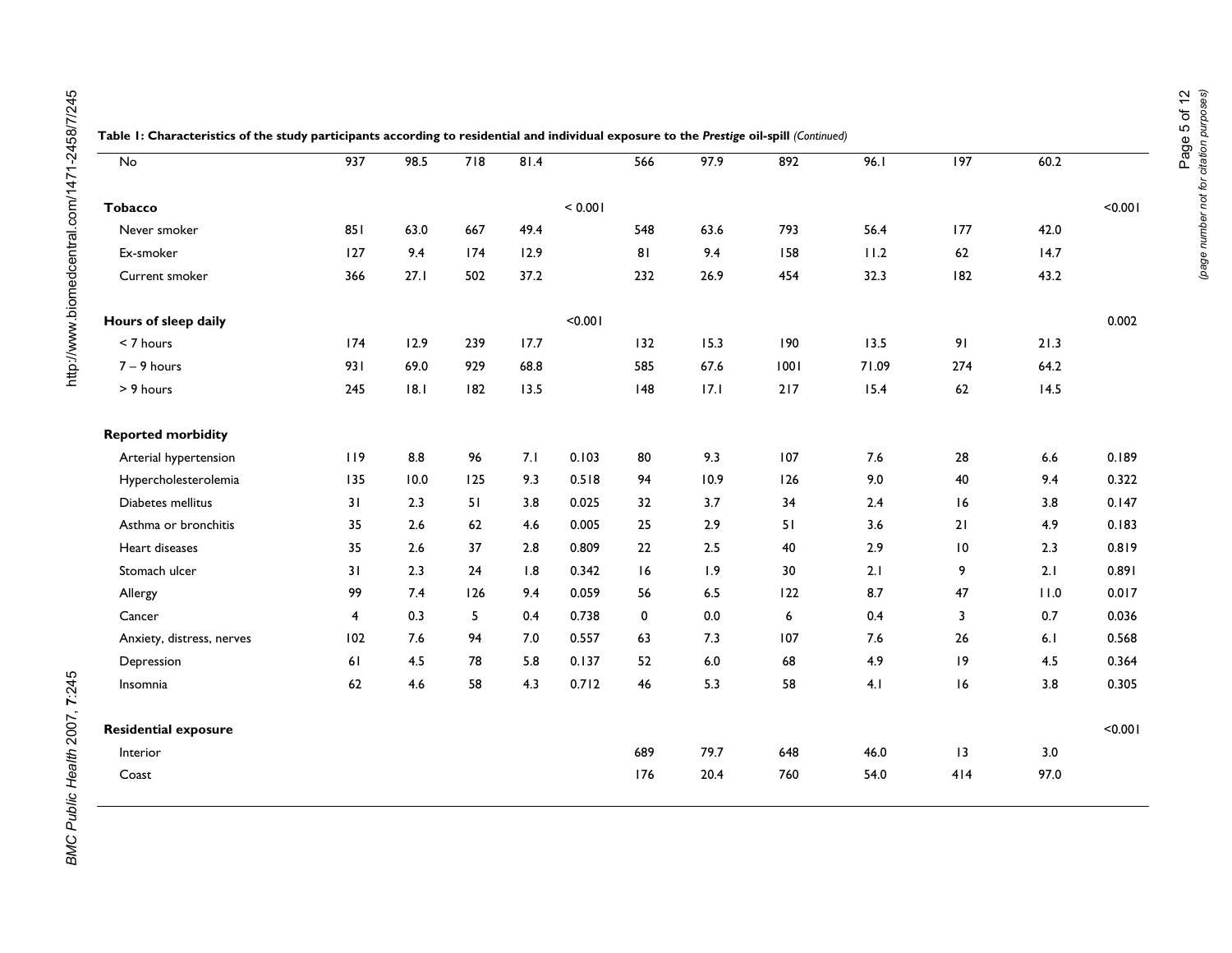| <b>Residential exposure</b> | <b>PF</b> |               |       | <b>RF</b> |       | ВP            |       | GН      |       | VT                        |       | SF            | RE    |         | <b>MH</b> |         |
|-----------------------------|-----------|---------------|-------|-----------|-------|---------------|-------|---------|-------|---------------------------|-------|---------------|-------|---------|-----------|---------|
|                             | Mean      | (SD)          | Mean  | (SD)      | Mean  | (SD)          | Mean  | (SD)    | Mean  | (SD)                      | Mean  | (SD)          | Mean  | (SD)    | Mean      | (SD)    |
| Interior                    |           | 93.22 (14.16) | 90.45 | (27.13)   |       | 83.56 (23.80) | 69.20 |         |       | $(18.89)$ 69.18 $(19.27)$ |       | 93.80 (15.59) | 96.01 | (16.74) | 79.19     | (17.27) |
| $(n = 1350)$<br>Coast       | 93.45     | (14.62)       | 90.25 | (27.38)   | 85.53 | (22.94)       | 67.48 | (20.62) | 68.77 | (19.19)                   | 93.45 | (16.09)       | 94.85 | (19.21) | 75.93     | (18.22) |
| $(n = 1350)$<br>P           |           | 0.678         |       | 0.853     |       | 0.029         |       | 0.025   |       | 0.585                     |       | 0.563         |       | 0.097   |           | < 0.001 |
|                             |           |               |       |           |       |               |       |         |       |                           |       |               |       |         |           |         |

**Table 2: SF-36 means according to residential exposure**

PF, Physical functioning; RF, Role-physical; BP, Bodily pain; GH, General health; VT, Vitality; SF, Social functioning; RE, Role-emotional; MH, Mental health

exposed segment comprised persons aged 30 to 44 years. Almost 60% of seriously exposed persons reported being current or ex-smokers. When it came to hours of sleep, it was the seriously affected who least frequently reported sleeping 7 to 9 hours per day. Insofar as reported morbidity was concerned, there was a higher prevalence of allergies among the seriously and slightly affected versus the unexposed group. Finally, while there were similar percentages of slightly affected persons in seaside and inland areas, unaffected persons came mainly from the interior (79.7%) and all seriously affected persons came from the coast (97.0%) (Table 1).

Prior to analyzing the scores of the respective questionnaires, the internal consistency indices (Cronbach's alpha) were calculated for each dimension of each questionnaire, and proved higher than 0.7 in all cases.

#### *Residential exposure*

In general, the mean scores for the 8 dimensions of the SF-36 questionnaire were fairly similar in terms of residential exposure (Table 2). Nevertheless, small, statistically significant differences were in evidence, e.g., residents along the coast registered a better score than those in the interior for bodily pain (85.53 vs. 83.56;  $p = 0.029$ ) but, in contrast, registered a worse score for general health (67.48 vs. 69.20;  $p = 0.025$ ) and mental health (75.93 vs. 79.19;  $p <$ 0.001), with this being the only dimension in which the difference could be considered relevant.

Comparison of suboptimal and optimal SF-36 scores indicated that coastal subjects had less likelihood of scoring low in physical functioning (OR:0.69; 95%CI:0.54– 0.89) and bodily pain (OR:0.74; 95%CI:0.62–0.91), but had a higher risk of registering suboptimal scores in mental health (OR:1.28; 95%CI:1.02–1.61) (Table 3). None of the GHQ-28 dimensions or HADS subscales showed statistically significant differences between the coast and the interior. Lastly, coastal residents registered a higher frequency of suboptimal values on the GADS depression subscale (OR:1.72; 95%CI:1.18–2.49) (Table 3).

#### *Individual exposure*

We detected no substantial differences in SF-36 dimensions except for "physical functioning". Scores for this latter dimension rose with level of exposure (91.51 unaffected, 93.86 slightly affected and 95.28 seriously affected, p < 0.001) (Table 4).

This association between SF-36 suboptimal scores for "physical functioning" and individual exposure no longer proved significant in the multivariate analysis, when seriously affected were compared to unexposed subjects (OR:0.93; 95%CI:0.63–1.38) (Table 5). Also, HADS depression scores improved very slightly as exposure increased (1.86 unaffected, 1.61 slightly affected, and 1.48 seriously affected,  $p = 0.002$ ), though the adjusted OR failed to reach statistical significance. A striking result was the lower proportion of depression registered by seriously affected persons in the GADS questionnaire (OR: 0.47; 95%CI:0.26–0.85).

#### **Discussion**

This paper presents the results of a large epidemiologic study designed to assess the possible effects of the *Prestige* oil-spill on the HRQoL and mental health of residents of affected towns and villages. Although no SF-36 scores are available for the preceding period in these areas, the SF-36 scores hardly differ from the normative population values in Spain [31]. Moreover, there are few differences in HRQoL in terms of exposure, whether residential or personal, to the *Prestige* oil-spill. The only results that would suggest a possible negative impact are the worse scores for the mental health dimension of the SF-36 questionnaire obtained by residents in the most exposed area, and their greater risk of being defined as a case in the GADS depression scale. On the other hand, the better scores in the physical dimensions of HRQoL associated with individual exposure, might be explained by the exposure criteria, since the professional and leisure activities that determine a person's classification as "exposed" require a certain degree of physical health.

For comparison purposes, we would have preferred to select Galician coastal towns that were not affected by the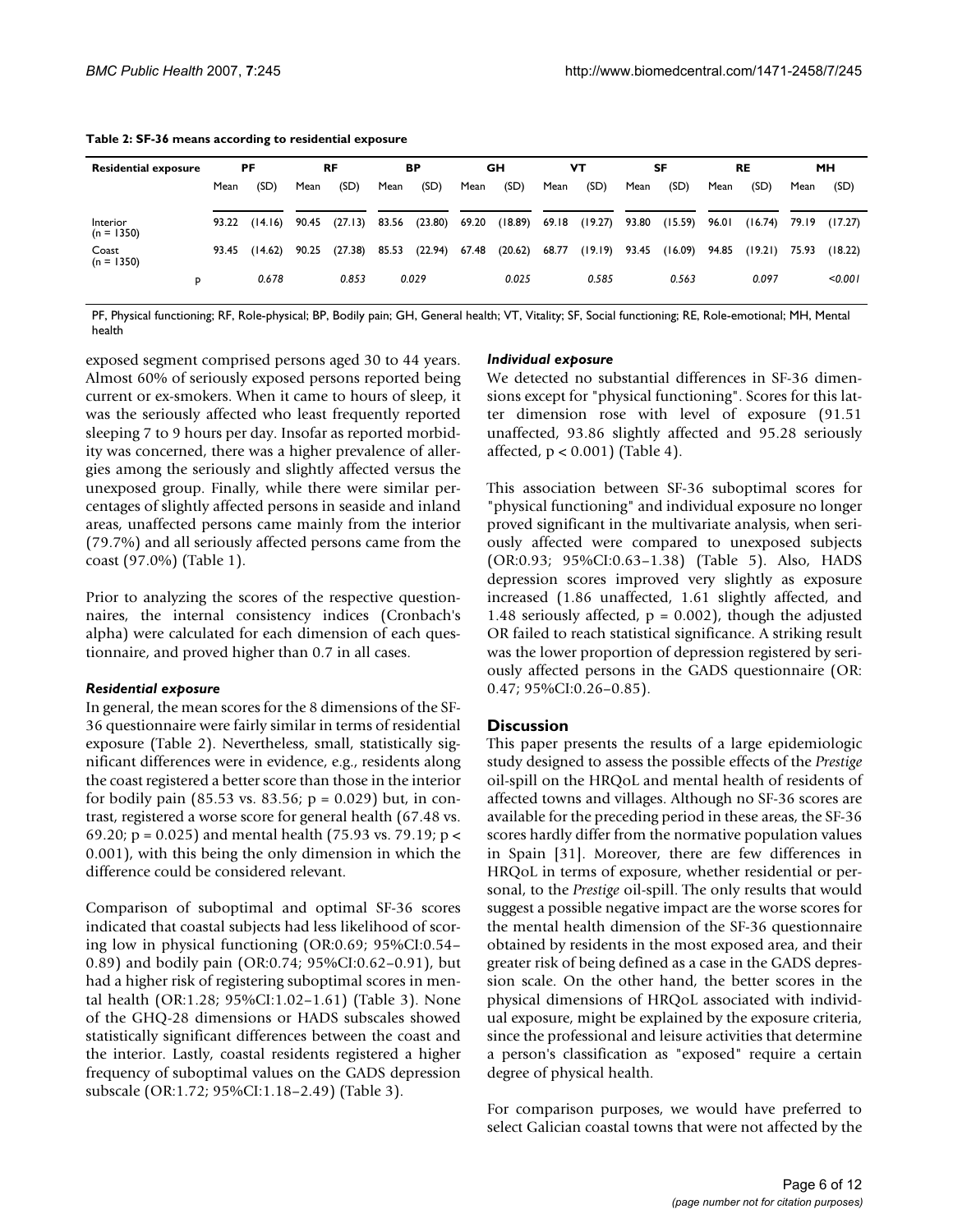| Table 3: Health-related quality of life and mental health indicators according to residential exposure to the Prestige oil-spill |  |  |  |
|----------------------------------------------------------------------------------------------------------------------------------|--|--|--|
|                                                                                                                                  |  |  |  |

|                                 | Interior ( $n = 1350$ )   |       |     | Coast ( $n = 1350$ ) | OR <sup>I</sup> | 95% CI <sup>I</sup> | p     |
|---------------------------------|---------------------------|-------|-----|----------------------|-----------------|---------------------|-------|
|                                 | $\boldsymbol{\mathsf{N}}$ | %     | N   | %                    |                 |                     |       |
| <b>SF-36</b>                    |                           |       |     |                      |                 |                     |       |
| <b>Physical functioning</b>     |                           |       |     |                      |                 |                     |       |
| Subjects with suboptimal scores | 322                       | 24.08 | 270 | 20.13                | 0.69            | $0.54 - 0.89$       | 0.005 |
| Role-physical                   |                           |       |     |                      |                 |                     |       |
| Subjects with suboptimal scores | 176                       | 13.16 | 179 | 13.35                | 0.96            | $0.73 - 1.28$       | 0.811 |
| <b>Bodily pain</b>              |                           |       |     |                      |                 |                     |       |
| Subjects with suboptimal scores | 537                       | 40.16 | 496 | 36.99                | 0.74            | $0.62 - 0.91$       | 0.003 |
| <b>General health</b>           |                           |       |     |                      |                 |                     |       |
| Subjects with suboptimal scores | 367                       | 27.45 | 436 | 32.51                | 1.15            | $0.93 - 1.43$       | 0.193 |
| <b>Vitality</b>                 |                           |       |     |                      |                 |                     |       |
| Subjects with suboptimal scores | 173                       | 12.94 | 167 | 12.45                | 0.85            | $0.63 - 1.13$       | 0.271 |
| <b>Social functioning</b>       |                           |       |     |                      |                 |                     |       |
| Subjects with suboptimal scores | 263                       | 19.67 | 275 | 20.51                | 1.08            | $0.86 - 1.38$       | 0.501 |
| Role-emotional                  |                           |       |     |                      |                 |                     |       |
| Subjects with suboptimal scores | 91                        | 6.81  | 111 | 8.28                 | 1.21            | $0.85 - 1.75$       | 0.278 |
| <b>Mental health</b>            |                           |       |     |                      |                 |                     |       |
| Subjects with suboptimal scores | 266                       | 19.90 | 340 | 25.35                | 1.28            | $1.02 - 1.61$       | 0.036 |
| <b>GHQ-28</b>                   |                           |       |     |                      |                 |                     |       |
| <b>Somatic symptoms</b>         |                           |       |     |                      |                 |                     |       |
| Cases                           | 28                        | 2.07  | 37  | 2.75                 | 1.48            | $0.82 - 2.68$       | 0.196 |
| Anxiety and insomnia            |                           |       |     |                      |                 |                     |       |
| Cases                           | 31                        | 2.30  | 43  | 3.20                 | 1.07            | $0.60 - 1.91$       | 0.762 |
| <b>Severe depression</b>        |                           |       |     |                      |                 |                     |       |
| Cases                           | $\overline{4}$            | 0.30  | 4   | 0.30                 | 0.76            | $0.13 - 4.38$       | 0.776 |
| <b>Social dysfunction</b>       |                           |       |     |                      |                 |                     |       |
| Cases                           | 12                        | 0.89  | 21  | 1.56                 | 1.91            | $0.82 - 4.42$       | 0.133 |
| <b>HADS</b>                     |                           |       |     |                      |                 |                     |       |
| <b>Anxiety</b>                  |                           |       |     |                      |                 |                     |       |
| Cases (prob+conf)*              | 133                       | 9.85  | 148 | 10.96                | 0.97            | $0.71 - 1.32$       | 0.836 |
| Cases (conf)**                  | 53                        | 3.93  | 63  | 4.67                 | 1.15            | $0.72 - 1.84$       | 0.549 |
| <b>Depression</b>               |                           |       |     |                      |                 |                     |       |
| Cases (prob+conf)*              | 36                        | 2.67  | 46  | 3.41                 | 1.17            | $0.67 - 2.06$       | 0.581 |
| Cases (conf)**                  | $\mathbf{H}$              | 0.81  | 4   | 1.04                 | 0.92            | $0.33 - 2.52$       | 0.870 |
| <b>GADS</b>                     |                           |       |     |                      |                 |                     |       |
| <b>Anxiety</b>                  |                           |       |     |                      |                 |                     |       |
| Cases                           | 163                       | 12.07 | 177 | 13.11                | 1.01            | $0.76 - 1.35$       | 0.949 |
| <b>Depression</b>               |                           |       |     |                      |                 |                     |       |
| Cases                           | 85                        | 6.30  | 126 | 9.33                 | 1.72            | $1.18 - 2.49$       | 0.004 |

BMC Public Health 2007, 7:245

1 OR: OR – 95% CI = odds ratio (coast versus interior) adjusted for individual exposure, age, sex, work status, education, smoking, hours of sleep daily and number of chronic diseases. -95% confidence interval.

\* Probable (prob) and confirmed (conf) cases included.

 $^{**}$  Only confirmed (conf) cases included.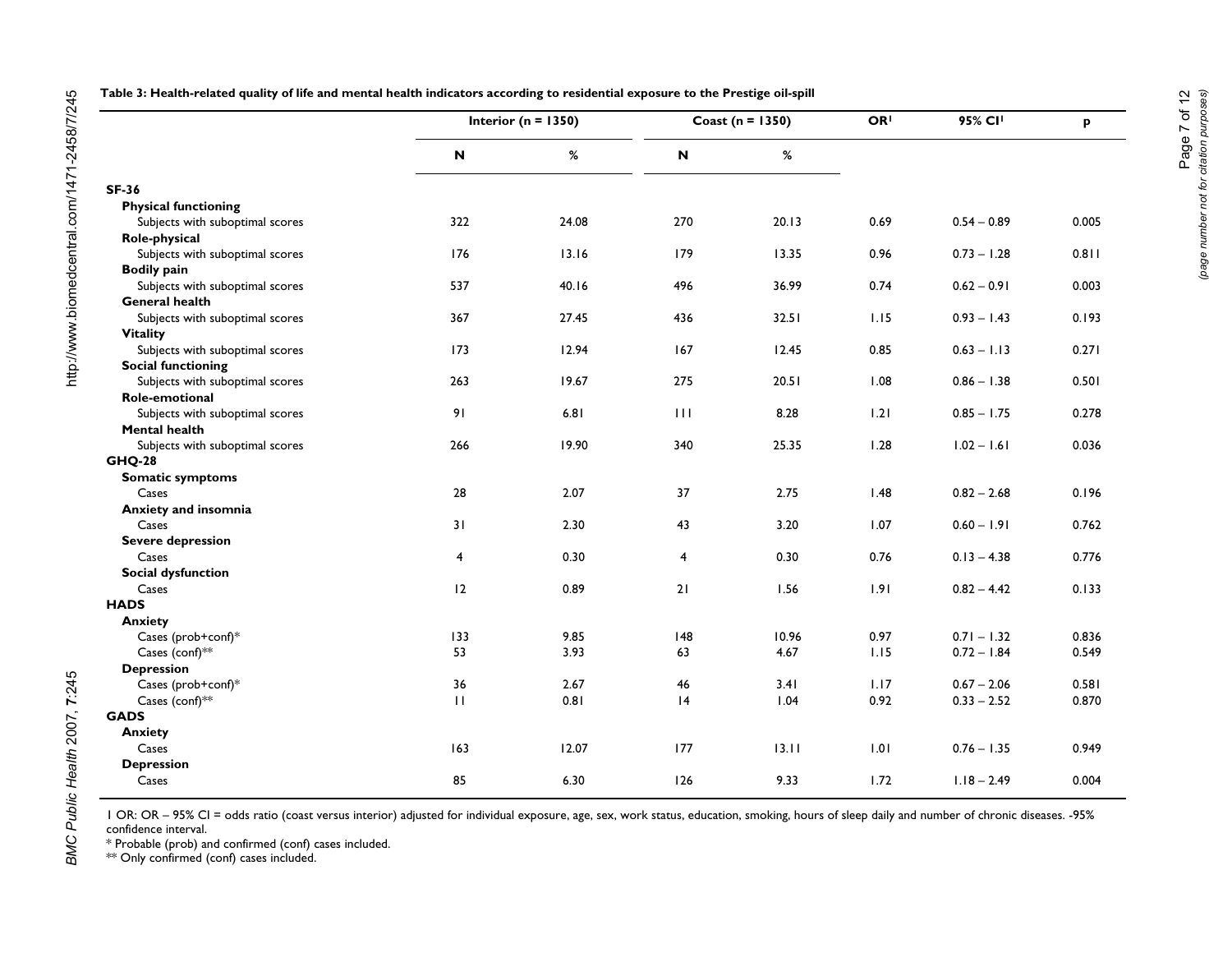| <b>Individual</b><br>exposure     |   |       | PF<br><b>RF</b> |       | BP      |       |         | GH    |         | VΤ    |         | <b>SF</b> |         | <b>RE</b> |         | <b>MH</b> |         |
|-----------------------------------|---|-------|-----------------|-------|---------|-------|---------|-------|---------|-------|---------|-----------|---------|-----------|---------|-----------|---------|
|                                   |   | Mean  | (SD)            | Mean  | (SD)    | Mean  | (SD)    | Mean  | (SD)    | Mean  | (SD)    | Mean      | (SD)    | Mean      | (SD)    | Mean      | (SD)    |
|                                   |   |       |                 |       |         |       |         |       |         |       |         |           |         |           |         |           |         |
| Unaffected<br>$(n = 865)$         |   | 91.51 | (16.95)         | 88.79 | (29.64) | 83.97 | (24.58) | 67.61 | (20.28) | 68.55 | (19.99) | 92.87     | (16.74) | 95.13     | (18.76) | 78.14     | (17.90) |
| Slightly affected<br>$(n = 1408)$ |   | 93.86 | (13.30)         | 91.05 | (26.12) | 84.61 | (22.71) | 68.85 | (19.84) | 69.08 | (19.07) | 93.92     | (15.50) | 95.66     | (17.34) | 77.44     | (18.10) |
| Seriously affected<br>$(n = 427)$ |   | 95.28 | (11.59)         | 91.19 | (25.77) | 85.51 | (23.19) | 68.13 | (18.61) | 69.48 | (18.15) | 94.15     | (15.04) | 95.27     | (18.75) | 76.74     | (16.69) |
|                                   | P |       | < 0.001         |       | 0.074   |       | 0.269   |       | 0.434   |       | 0.390   |           | 0.117   |           | 0.763   |           | 0.174   |

**Table 4: SF-36 means according to individual exposure**

PF, Physical functioning; RF, Role-physical; BP, Bodily pain; GH, General health; VT, Vitality; SF, Social functioning; RE, Role-emotional; MH, Mental health

Prestige spill, but the unaffected coastal areas of Galicia displayed substantial demographic and economic differences. Tourism and industry are the main economic activities along the unaffected stretch of the Galician coast (*Rías Bajas*), yet these activities play a minor role in the overall economy of the affected area. Consequently, the reference group was made of neighboring rural towns in the interior, which had demographic and economic indicators that were more similar to those of the affected area.

For proper interpretation of our results, account should be taken of the time elapsed between the oil-spill and datacollection, since the interviews were held almost one and a half years after the first oil washed ashore. Hence, some of those affected may have benefited from individual compensation or from official government policy to foster the economic recovery of the affected areas (*Plan Galicia*). The influence of such aid on subjects' perception of health, physical and psychological, could not be investigated by this study, since we did not obtain information on the aid payments received by participants. Similarly, information on personal stressful events which might have had a negative influence on interviewees' perception of health was also unavailable. Finally, though selective non-response is within the bounds of possibility, only 11% of subjects included in the original sample refused to participate in the study. Two thirds of nonparticipants in the original sample were not included due to a lack of accuracy in the municipal rolls or repeated intractability, possibly indicating that these persons were not living in the area at the time when the study was conducted. We attempted to counteract these losses by selecting two other randomized samples so as to replace the original candidate with a randomly selected substitute.

The use of the various instruments allowed for measurement of different dimensions of health. Whilst the GADS and HADS questionnaires solely furnish information on mental health, the SF-36 and GHQ-28 enable dimensions

other than the mental, such as physical and social, to be explored.

In mental health, differences between the coast and the interior were detected by the SF-36 and GADS, though comparable dimensions in the remaining questionnaires showed no association. In HRQoL, greater problems are posed by evaluation of psychological versus physical dimensions, because the former are more subjective and less easily observable. Indeed, when HRQoL questionnaires are answered by patients and proxy respondents, concordance between the respective results is good in the case of the physical dimensions but decreases in the case of psychological and social dimensions [32-34]. Furthermore, while the questionnaires used address psychological dimensions of HRQoL, they use different approaches, i.e., whereas the SF-36 inquires into general aspects of mental health and the GADS includes questions linked to somatic symptoms, insomnia, self-confidence, and vitality in its subscales, the HADS and GHQ-28 questionnaire inquire into more specific symptoms of severe anxiety and depression. This could explain the greater concordance between the results of the SF-36 and GADS, and the differences vis-à-vis the others.

The exposure criteria considered are interrelated: indeed, while almost all seriously affected persons came from the coast, unaffected persons mainly (80%) came from the interior. When individual exposure was considered, no impact on mental health was observed with the different questionnaires. However, for residential exposure, a negative association between exposure and depression was found with the SF-36 and GADS questionnaires. This discrepancy in the results on considering ecologic (area of residence) and individual exposure could reflect differential nuances in the two classifications. In order to distinguish between individual and ecologic effects, a further analysis was carried out in which exposure was divided into three categories, namely: a) residential; b) individual;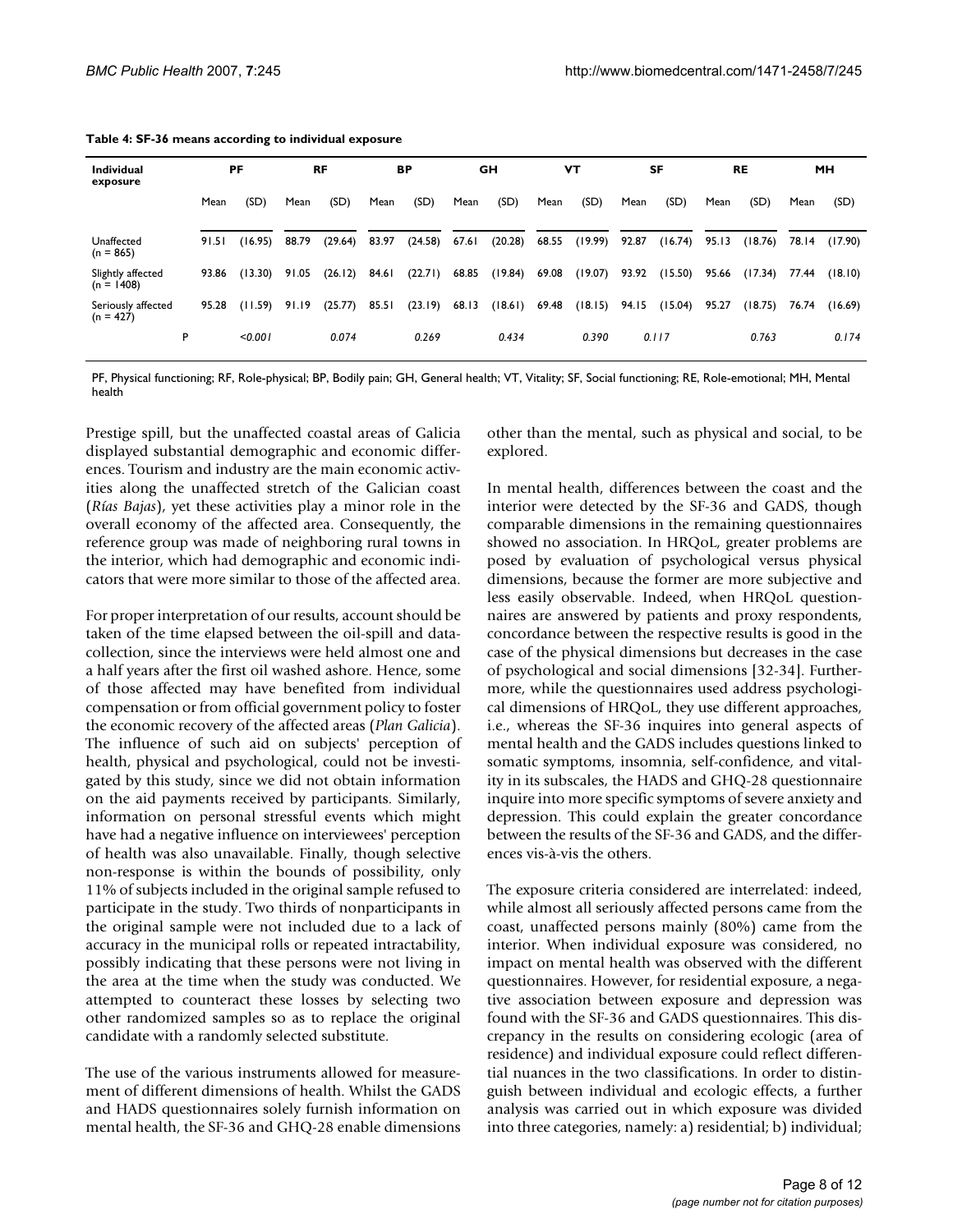|  |  |  | Table 5: Health-related quality of life and mental health indicators according to individual exposure to the Prestige oil-spill |
|--|--|--|---------------------------------------------------------------------------------------------------------------------------------|
|--|--|--|---------------------------------------------------------------------------------------------------------------------------------|

|                             |                | Unaffected ( $n = 865$ ) |              | Slightly affected ( $n = 1408$ ) | OR <sup>I</sup> | 95% CI <sup>I</sup> | p     |                | Seriously affected (n = 427) | OR <sub>2</sub> | 95% CI <sup>2</sup> | P     |
|-----------------------------|----------------|--------------------------|--------------|----------------------------------|-----------------|---------------------|-------|----------------|------------------------------|-----------------|---------------------|-------|
|                             | N              | %                        | N            | %                                |                 |                     |       | N              | %                            |                 |                     |       |
| <b>SF-36</b>                |                |                          |              |                                  |                 |                     |       |                |                              |                 |                     |       |
| <b>Physical functioning</b> |                |                          |              |                                  |                 |                     |       |                |                              |                 |                     |       |
| S.W.S.S. <sup>3</sup>       | 220            | 25.70                    | 299          | 21.37                            | 0.99            | $0.77 - 1.26$       | 0.909 | 73             | 17.26                        | 0.93            | $0.63 - 1.38$       | 0.073 |
| Role-physical               |                |                          |              |                                  |                 |                     |       |                |                              |                 |                     |       |
| S.W.S.S. <sub>3</sub>       | 122            | 14.25                    | 180          | 12.87                            | 0.92            | $0.69 - 1.22$       | 0.562 | 53             | 12.53                        | 0.93            | $0.61 - 1.44$       | 0.774 |
| <b>Bodily pain</b>          |                |                          |              |                                  |                 |                     |       |                |                              |                 |                     |       |
| S.W.S.S. <sup>3</sup>       | 320            | 37.38                    | 559          | 39.96                            | 1.29            | $1.05 - 1.57$       | 0.013 | 154            | 36.41                        | 1.29            | $0.95 - 1.74$       | 0.098 |
| General health              |                |                          |              |                                  |                 |                     |       |                |                              |                 |                     |       |
| S.W.S.S. <sup>3</sup>       | 260            | 30.37                    | 414          | 25.59                            | 1.00            | $0.80 - 1.25$       | 0.986 | 129            | 30.50                        | 0.96            | $0.69 - 1.32$       | 0.789 |
| <b>Vitality</b>             |                |                          |              |                                  |                 |                     |       |                |                              |                 |                     |       |
| S.W.S.S. <sub>3</sub>       | 2              | 14.14                    | 173          | 12.37                            | 0.88            | $0.65 - 1.18$       | 0.388 | 46             | 10.87                        | 0.92            | $0.59 - 1.45$       | 0.725 |
| <b>Social functioning</b>   |                |                          |              |                                  |                 |                     |       |                |                              |                 |                     |       |
| S.W.S.S. <sup>3</sup>       | 189            | 22.08                    | 273          | 19.51                            | 0.79            | $0.62 - 1.00$       | 0.055 | 76             | 17.97                        | 0.74            | $0.51 - 1.06$       | 0.104 |
| Role-emotional              |                |                          |              |                                  |                 |                     |       |                |                              |                 |                     |       |
| S.W.S.S. <sup>3</sup>       | 68             | 7.94                     | 104          | 7.43                             | 0.86            | $0.59 - 1.23$       | 0.408 | 30             | 7.09                         | 0.80            | $0.46 - 1.38$       | 0.417 |
| <b>Mental health</b>        |                |                          |              |                                  |                 |                     |       |                |                              |                 |                     |       |
| S.W.S.S. <sup>3</sup>       | 180            | 21.30                    | 330          | 23.59                            | 1.06            | $0.83 - 1.35$       | 0.631 | 96             | 22.70                        | 1.00            | $0.70 - 1.43$       | 0.993 |
| <b>GHQ-28</b>               |                |                          |              |                                  |                 |                     |       |                |                              |                 |                     |       |
| <b>Somatic Symptoms</b>     |                |                          |              |                                  |                 |                     |       |                |                              |                 |                     |       |
| Cases                       | 27             | 3.12                     | 29           | 2.07                             | 0.60            | $0.34 - 1.09$       | 0.093 | 9              | 2.12                         | 0.61            | $0.25 - 1.47$       | 0.268 |
| <b>Anxiety and insomnia</b> |                |                          |              |                                  |                 |                     |       |                |                              |                 |                     |       |
| Cases                       | 20             | 2.31                     | 40           | 2.85                             | 0.10            | $0.60 - 2.01$       | 0.762 | 4              | 3.29                         | 1.36            | $0.59 - 3.16$       | 0.472 |
| <b>Severe depression</b>    | $\overline{2}$ | 0.23                     | 5            | 0.36                             |                 | $0.21 - 8.55$       | 0.752 | $\mathbf{I}$   | 0.24                         |                 | $0.06 - 18.96$      | 0.973 |
| Cases                       |                |                          |              |                                  | 1.35            |                     |       |                |                              | 1.05            |                     |       |
| Social dysfunction<br>Cases | $\mathbf{H}$   | 1.27                     | 8            | 1.28                             | 0.87            | $0.37 - 2.07$       | 0.755 | $\overline{4}$ | 0.94                         | 0.59            | $0.16 - 2.21$       | 0.432 |
| <b>HADS</b>                 |                |                          |              |                                  |                 |                     |       |                |                              |                 |                     |       |
| <b>Anxiety</b>              |                |                          |              |                                  |                 |                     |       |                |                              |                 |                     |       |
| Cases (prob+conf)*          | 87             | 10.06                    | 150          | 10.65                            | 1.04            | $0.76 - 1.44$       | 0.786 | 44             | 10.3                         | 1.14            | $0.71 - 1.86$       | 0.576 |
| Cases (conf)**              | 39             | 4.51                     | 59           | 4.19                             | 0.85            | $0.53$ 1.36         | 0.496 | 18             | 4.22                         | 0.81            | $0.39 - 1.67$       | 0.572 |
| <b>Depression</b>           |                |                          |              |                                  |                 |                     |       |                |                              |                 |                     |       |
| Cases (prob+conf)*          | 33             | 3.82                     | 40           | 2.84                             | 0.67            | $0.38 - 1.16$       | 0.150 | 9              | 2.11                         | 0.57            | $0.21 - 1.33$       | 0.176 |
| Cases (conf) $*$            | 10             | 1.16                     | $\mathbf{H}$ | 0.78                             | 0.86            | $0.32 - 2.32$       | 0.771 | 4              | 0.94                         | 1.60            | $0.38 - 6.78$       | 0.527 |
| <b>GADS</b>                 |                |                          |              |                                  |                 |                     |       |                |                              |                 |                     |       |
| <b>Anxiety</b>              |                |                          |              |                                  |                 |                     |       |                |                              |                 |                     |       |
| Cases                       | 112            | 12.95                    | 179          | 12.71                            | 0.92            | $0.69 - 1.24$       | 0.602 | 49             | 11.48                        | 0.88            | $0.56 - 1.38$       | 0.582 |
| <b>Depression</b>           |                |                          |              |                                  |                 |                     |       |                |                              |                 |                     |       |
| Cases                       | 75             | 8.67                     | 110          | 7.81                             | 0.71            | $0.48 - 1.03$       | 0.071 | 26             | 6.09                         | 0.47            | $0.26 - 0.85$       | 0.012 |

1 OR: OR – 95% CI = odds ratio (slightly affected versus unaffected) adjusted for residential exposure, age, sex, work status, education, smoking, hours of sleep daily and number of chronic diseases -95% confidence interval.

2 OR: OR - 95% CI = odds ratio (seriously affected versus unaffected) adjusted for residential exposure, age, sex, work status, education, smoking, hours of sleep daily and number of chronic diseases. -95% confidence interval.

3 Subjects with suboptimal scores

\* Probable (prob) and confirmed (conf) cases included.

\*\* Only confirmed (conf) cases included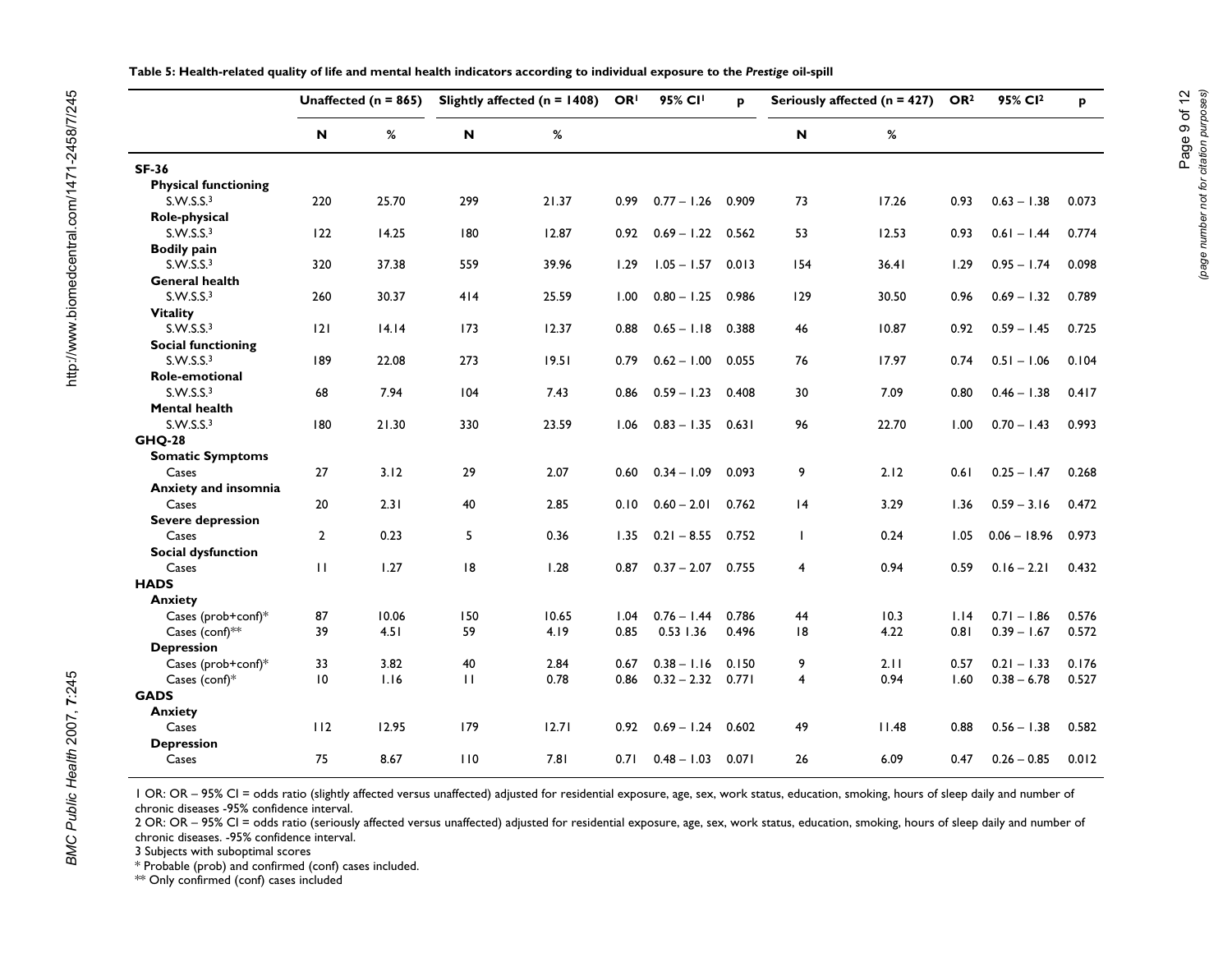and, c) both types of exposures. The results are provided as supplementary information [see Additional file 1]. The most interesting result in this analysis is the higher prevalence of anxiety and depression found with the GADS questionnaire among persons who were not individually exposed but lived in the affected area. However, the number of subjects only residentially exposed is small and it is difficult to extract conclusions from this analysis. It should be borne in mind that the two types of exposure, though interrelated, are different. Individual exposure is determined by work or leisure activities that entail direct contact with or indirect affection by the oil-spill. Subjects involved in clean-up tasks and those affected in their occupational activity are the economically active population, thereby entailing the possibility of a healthy-worker bias (because the exposed group is physically healthier than the comparison group). Moreover, the consequences of the catastrophe in this group are essentially economic. Residential exposure, on the other hand, reflects the influence of the oil-spill on the setting in which subjects undertake their everyday activities, and its emotional impact thus goes far beyond its purely financial or commercial scope.

Some of the studies conducted in the wake of other huge oil-spills off coastal areas show a negative impact on the different dimensions of HRQoL among the affected population. After the *Exxon Valdez* accident (Alaska, 1989), exposed subjects presented with a higher frequency of anxiety, post-traumatic stress, and depression (data-collection carried out one year after the spill) [35]. Residents in areas affected by the sinking of the *Braer* (Scotland, 1993) registered worse subjective health and more psychological disorders than did residents in unexposed areas (data-collection carried out six month after the spill) [36]. Following the foundering of the *Sea Empress* (Wales, 1996), the inhabitants of coastal towns registered a greater frequency of anxiety and depression, and worse levels of mental health than did inland residents (data-collection carried out four weeks after the spill) [37]. Finally, after the *Tasman Spirit* oil-spill (Pakistan, 2003), residents in areas close to the accident registered a possible association between acute health problems and exposure, indicating adverse effects on their health (data-collection carried out three weeks after the spill) [38]. In our case, it seems that sixteen months after the spill the impact on mental health was minimal or non-existent.

Although the similarity between the above-mentioned accidents and the *Prestige* is evident, it is interesting to consider some differential aspects. First, experience of oilspills is unfortunately nothing new in the affected area. Second, whereas oil-spills usually take place at a specific moment in time and over a relatively short period, the *Prestige* continued losing oil for more than three months

after it sank [39]. Lastly, for months after the accident, the towns affected continued to receive hundreds of volunteers who took part in the clean-up operation, thereby possibly adding a positive aspect to the disaster.

The differences between the results reported by this study and those of similar accidents are thus evident. Moreover, comparisons between these types of disasters are difficult, not only because of the different periods and forms of exposure, but also because of the psychological and social differences that characterize the victims [35]. Despite the fact that there is little empirical evidence as to the role played by social aid in the process of post-disaster recovery, the importance of such aid must be borne in mind when it comes to understanding the results of this type of study [40].

With regard to the economic impact on the affected population, there are substantial differences between the *Prestige* and previous accidents of this type in Galiza. While 10 to 15 years had had to pass before compensation for previous oil-spills was forthcoming [41], fishermen, shellfishers and shipowners affected by the ban on fishing after the *Prestige* spill waited a little over one month before they started receiving compensatory payments, arguably linked to the greater social, political and media repercussion generated by the *Prestige* accident. By December 31, 2002, close to 24 million euros had already been paid out in the form of aid [42]. One year later, over 114 million euros had been received by the Galician fishing sector [43]. In addition, all the towns along the *Costa da Morte* (literally, "Coast of Death"), heavily affected by the spill, were included in the Galician Ports & Harbors Plan (*Plan Galicia de Puertos* – 42.3 million euros) [44]. Compensation and temporary jobs deriving from the clean-up and from implementation of the Galician Ports & Harbors Plan have probably mitigated the financial component of the disaster, rendering it possible for fishermen and other professionals affected to have a stable income whilst their professional activity was at a halt. Hence, whereas some populations affected by other oil-spills, such as that which happened in Alaska, waited years before receiving the relevant indemnities [14], the towns studied here were quick to receive, not merely the corresponding financial aid, but also important social support in the form of the thousands of volunteers who rallied to participate in the cleanup.

# **Conclusion**

In conclusion, almost one and half years after the ecologic catastrophe that struck the Galician coast, worse HRQoL and mental health levels were not in evidence among subjects who were personally affected by the oil-spill or among those who, regardless of their individual exposure, resided in towns and villages whose shorelines had suf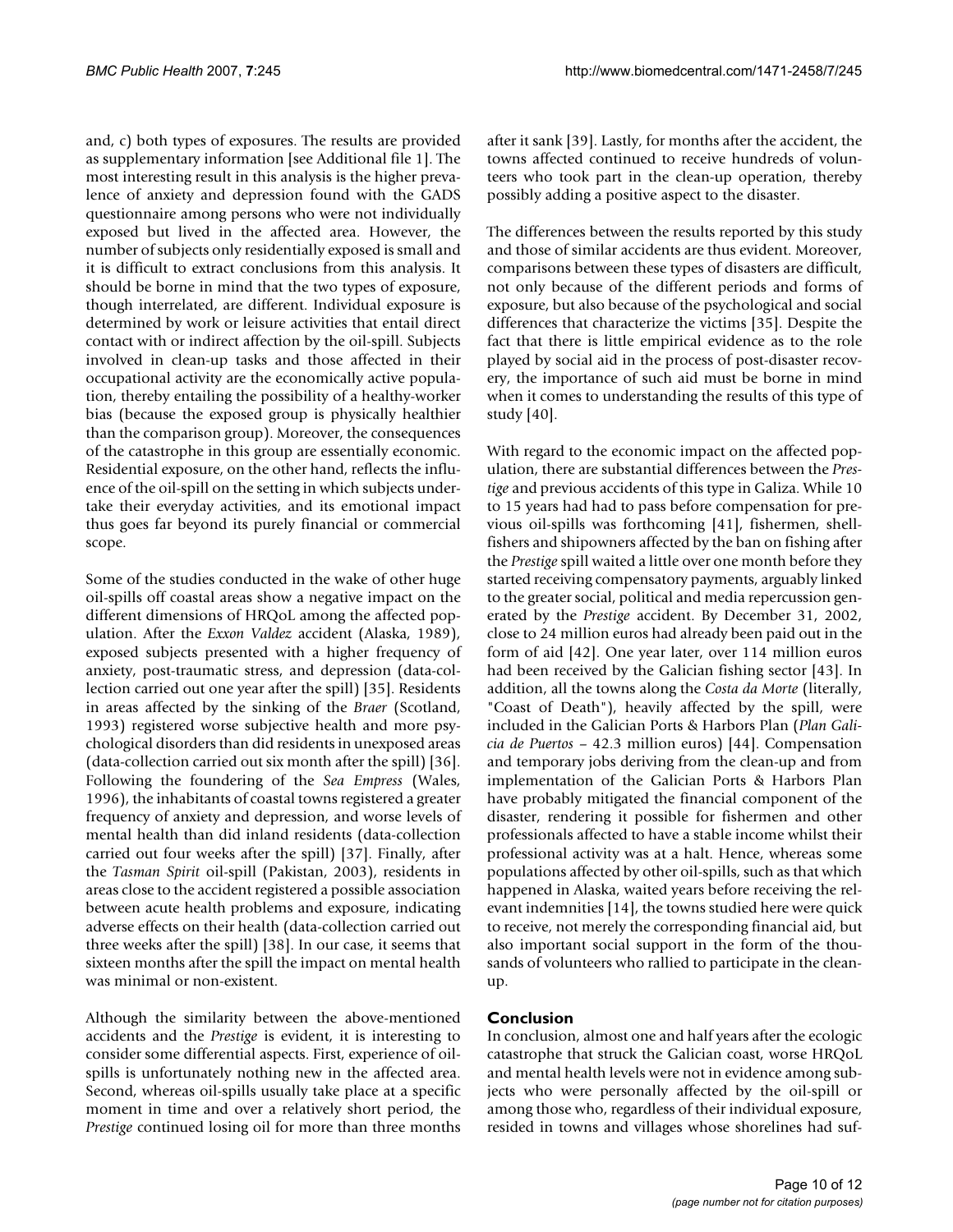fered severe oil pollution. In the medium term, however, results for some of the scales used might indicate a slight impact of the oil-spill on the mental health of residents in the affected areas.

#### **Competing interests**

The author(s) declare that they have no competing interests.

#### **Authors' contributions**

JMC conceived the idea, carried out the statistical analysis and wrote the manuscript. BPG, MJG, VL, NA, MJF, PGC and GLA made contribution to statistical analyses and interpretation of results, and revised the manuscript for important intellectual content. FRA and MP designed the study, contributed to manuscript writing, and revised it for important intellectual content. All authors contributed to the final version of the manuscript.

# **Additional material**

#### **Additional file 1**

*Title: Analysis comparing people with different types of oil spill exposure Description: This table shows the results dividing exposure into 3 categories: a) only residential exposure; b) only individual exposure; and c) both types of exposures.*

Click here for file

[\[http://www.biomedcentral.com/content/supplementary/1471-](http://www.biomedcentral.com/content/supplementary/1471-2458-7-245-S1.doc) 2458-7-245-S1.doc]

#### **Acknowledgements**

This study was funded in part by the Dirección General de Salud Pública del Ministerio de Sanidad y Consumo, the *Instituto de Salud Carlos III*, and RCESP (grant C03/09).

#### **References**

- 1. Elmundo.es: **Marea negra del "Prestige". Crónica de la catástrofe.** [[http://www.el mundo.es/especiales/2002/11/ecologia/](http://www.el mundo.es/especiales/2002/11/ecologia/prestige/cronologia.html) [prestige/cronologia.html\]](http://www.el mundo.es/especiales/2002/11/ecologia/prestige/cronologia.html). (accessed January 2006)
- 2. Le Cedre: **Centre de documentation de recherche et d'expérimentations sur les pollutions accidentelles des eaux: Spills: Prestige, study of the Prestige fuel cargo.** [[http://](http://www.le-cedre.fr/uk/spill/prestige/prod.htm) [www.le-cedre.fr/uk/spill/prestige/prod.htm\]](http://www.le-cedre.fr/uk/spill/prestige/prod.htm). (updated June 2003, accessed July 2006)
- 3. Sotelo Navalpotro JA: **Consecuencias medioambientales derivadas del hundimiento del Prestige en las Rías Baixas gallegas.** *Observatorio Medioambiental* 2003, **6:**195-252 [[http://](http://www.ucm.es/BUCM/revistas/cca/11391987/articulos/OBMD0303110195A.PDF) [www.ucm.es/BUCM/revistas/cca/11391987/articulos/](http://www.ucm.es/BUCM/revistas/cca/11391987/articulos/OBMD0303110195A.PDF) [OBMD0303110195A.PDF](http://www.ucm.es/BUCM/revistas/cca/11391987/articulos/OBMD0303110195A.PDF)]. (accessed March 2006)
- 4. International Agency for Research on Cancer: **Complete List of** Agents evaluated and their classification. [graphs.iarc.fr/ENG/Classification/index.php](http://monographs.iarc.fr/ENG/Classification/index.php)]. (accessed April 2006)
- 5. Centro tecnológico del mar. Fundación CETMAR: **Catástrofes y accidentes. Historia del transporte de crudo por mar.** [[http:/](http://www.cetmar.org/documentacion/mareas_negras_catastrofes.htm) [/www.cetmar.org/documentacion/mareas\\_negras\\_catastrofes.htm\]](http://www.cetmar.org/documentacion/mareas_negras_catastrofes.htm). (accessed January 2006)
- 6. Lavozdegalicia.es: **Ola Negra. Noviembre del 2002: El naufragio del "Prestige" se convierte en la mayor catástrofe ecológica de la historia de Galicia.** [\[http://www.lavozdegalicia.es/especiales/](http://www.lavozdegalicia.es/especiales/prestige/index_pdf.jsp) [prestige/index\\_pdf.jsp](http://www.lavozdegalicia.es/especiales/prestige/index_pdf.jsp)]. (accessed January 2006)
- 7. Gestal JJ, Smyth E, Figueiras A, Montes A: **Avaliación da exposición e danos a saúde en voluntarios e traballadores: recollida e limpeza do fuel do Prestige.** Universidade de Santiago de Compostela, Área de Medicina Preventiva e Saúde Pública; 2004.
- 8. Suárez B, Lope V, Pérez-Gómez B, *et al.*: **[Acute health problems](http://www.ncbi.nlm.nih.gov/entrez/query.fcgi?cmd=Retrieve&db=PubMed&dopt=Abstract&list_uids=16307984) [among subjects involved in the clean-up operation following](http://www.ncbi.nlm.nih.gov/entrez/query.fcgi?cmd=Retrieve&db=PubMed&dopt=Abstract&list_uids=16307984) [the Prestige oil spill in Asturias and Cantabria \(SPAIN\).](http://www.ncbi.nlm.nih.gov/entrez/query.fcgi?cmd=Retrieve&db=PubMed&dopt=Abstract&list_uids=16307984)** *Environ Res* 2005, **99(3):**413-424.
- 9. Carrasco JM, Lope V, Pérez-Gómez B, *et al.*: **[Association between](http://www.ncbi.nlm.nih.gov/entrez/query.fcgi?cmd=Retrieve&db=PubMed&dopt=Abstract&list_uids=16390547) health information, use of protective devices and occurrence [of acute health problems in the Prestige oil spill clean-up in](http://www.ncbi.nlm.nih.gov/entrez/query.fcgi?cmd=Retrieve&db=PubMed&dopt=Abstract&list_uids=16390547) [Asturias and Cantabria \(Spain\): a cross-sectional study.](http://www.ncbi.nlm.nih.gov/entrez/query.fcgi?cmd=Retrieve&db=PubMed&dopt=Abstract&list_uids=16390547)** *BMC Public Health* 2006, **6:**1.
- 10. Arcos Gonzalez PI, Catro Delgado R, Busto Prado F: **[Desastres y](http://www.ncbi.nlm.nih.gov/entrez/query.fcgi?cmd=Retrieve&db=PubMed&dopt=Abstract&list_uids=12025262) [salud pública: un abordaje desde el marco teórico de la epi](http://www.ncbi.nlm.nih.gov/entrez/query.fcgi?cmd=Retrieve&db=PubMed&dopt=Abstract&list_uids=12025262)[demiología.](http://www.ncbi.nlm.nih.gov/entrez/query.fcgi?cmd=Retrieve&db=PubMed&dopt=Abstract&list_uids=12025262)** *Rev Esp Salud Publica* 2002, **76:**121-132.
- 11. Adams RE, Boscarino JA, Galea S: **[Social and psychological](http://www.ncbi.nlm.nih.gov/entrez/query.fcgi?cmd=Retrieve&db=PubMed&dopt=Abstract&list_uids=16002196) [resources and health outcomes after the Word Trade](http://www.ncbi.nlm.nih.gov/entrez/query.fcgi?cmd=Retrieve&db=PubMed&dopt=Abstract&list_uids=16002196) [Center disaster.](http://www.ncbi.nlm.nih.gov/entrez/query.fcgi?cmd=Retrieve&db=PubMed&dopt=Abstract&list_uids=16002196)** *Soc Sci Med* 2006, **62(1):**176-88.
- 12. Picou JS, Gill DA: **The** *Exxon Valdez* **oil spill and chronic psychological stress.** In *Proceedings of the Exxon Valdez oil spill symposium Volume 18*. Edited by: Rice SD. Bethesda, MD: American Fisheries Society Symposium; 1996:879-873.
- 13. Logue JN, Evans ME, Hansen H: **[Research issues and directions in](http://www.ncbi.nlm.nih.gov/entrez/query.fcgi?cmd=Retrieve&db=PubMed&dopt=Abstract&list_uids=7030759) [the epidemiology of health effects of disasters.](http://www.ncbi.nlm.nih.gov/entrez/query.fcgi?cmd=Retrieve&db=PubMed&dopt=Abstract&list_uids=7030759)** *Epidemiol Rev* 1981, **3:**140-162.
- 14. Arata C, Picou J, Johnson G, McNally T: **[Coping with technological](http://www.ncbi.nlm.nih.gov/entrez/query.fcgi?cmd=Retrieve&db=PubMed&dopt=Abstract&list_uids=10761172) [disaster: An application of the conservation of resources](http://www.ncbi.nlm.nih.gov/entrez/query.fcgi?cmd=Retrieve&db=PubMed&dopt=Abstract&list_uids=10761172) [model to Exxon Valdez oil spill.](http://www.ncbi.nlm.nih.gov/entrez/query.fcgi?cmd=Retrieve&db=PubMed&dopt=Abstract&list_uids=10761172)** *J Trauma Stress* 2000, **13(1):**23-39.
- 15. Gill TM, Feinstein AR: **[A critical appraisal of the quality of qual](http://www.ncbi.nlm.nih.gov/entrez/query.fcgi?cmd=Retrieve&db=PubMed&dopt=Abstract&list_uids=7726894)[ity-of-life measurements.](http://www.ncbi.nlm.nih.gov/entrez/query.fcgi?cmd=Retrieve&db=PubMed&dopt=Abstract&list_uids=7726894)** *JAMA* 1994, **272:**619-26.
- 16. Testa MA, Simonson DC: **Assessment of quality-of-life outcomes.** *New England J Med* 1996, **334:**835-840.
- 17. Revicki DA, Osoba D, Fairclough D, *et al.*: **[Recommendations on](http://www.ncbi.nlm.nih.gov/entrez/query.fcgi?cmd=Retrieve&db=PubMed&dopt=Abstract&list_uids=11284208) [health-related quality of life research to support labeling and](http://www.ncbi.nlm.nih.gov/entrez/query.fcgi?cmd=Retrieve&db=PubMed&dopt=Abstract&list_uids=11284208) [promotional claims in the United States.](http://www.ncbi.nlm.nih.gov/entrez/query.fcgi?cmd=Retrieve&db=PubMed&dopt=Abstract&list_uids=11284208)** *Qual Life Res* 2000, **9:**887-900.
- 18. Alonso J, Prieto L, Antó JM: **[La versión española del SF-36](http://www.ncbi.nlm.nih.gov/entrez/query.fcgi?cmd=Retrieve&db=PubMed&dopt=Abstract&list_uids=7783470) [Health Survey \(Cuestionario de salud SF-36\): un instru](http://www.ncbi.nlm.nih.gov/entrez/query.fcgi?cmd=Retrieve&db=PubMed&dopt=Abstract&list_uids=7783470)[mento para la medida de los resultados clínicos.](http://www.ncbi.nlm.nih.gov/entrez/query.fcgi?cmd=Retrieve&db=PubMed&dopt=Abstract&list_uids=7783470)** *Med Clin (Barc)* 1995, **104:**771-776.
- 19. Lobo A, Perez-Echeverría MJ, Artal J: **[Validity of the scaled ver](http://www.ncbi.nlm.nih.gov/entrez/query.fcgi?cmd=Retrieve&db=PubMed&dopt=Abstract&list_uids=3961039)[sion of the General Health Questionnaire \(GHQ-28\) in a](http://www.ncbi.nlm.nih.gov/entrez/query.fcgi?cmd=Retrieve&db=PubMed&dopt=Abstract&list_uids=3961039) [Spanish population.](http://www.ncbi.nlm.nih.gov/entrez/query.fcgi?cmd=Retrieve&db=PubMed&dopt=Abstract&list_uids=3961039)** *Psychol Med* 1986, **16:**135-140.
- 20. Montón C, Pérez-Echeverría MJ, Campos R, García J, Lobo A: **[Esca](http://www.ncbi.nlm.nih.gov/entrez/query.fcgi?cmd=Retrieve&db=PubMed&dopt=Abstract&list_uids=8218816)[las de ansiedad y depresión de Goldberg: una guía de entre](http://www.ncbi.nlm.nih.gov/entrez/query.fcgi?cmd=Retrieve&db=PubMed&dopt=Abstract&list_uids=8218816)[vista eficaz para la detección del malestar psíquico.](http://www.ncbi.nlm.nih.gov/entrez/query.fcgi?cmd=Retrieve&db=PubMed&dopt=Abstract&list_uids=8218816)** *Aten Primaria* 1993, **12(6):**345-349.
- 21. Herrero MJ, Blanch J, Peri JM, De Pablo J, Pintor L, Bulbena A: **[A val](http://www.ncbi.nlm.nih.gov/entrez/query.fcgi?cmd=Retrieve&db=PubMed&dopt=Abstract&list_uids=12850660)[idation study of the hospital anxiety and depression scale](http://www.ncbi.nlm.nih.gov/entrez/query.fcgi?cmd=Retrieve&db=PubMed&dopt=Abstract&list_uids=12850660) [\(HADS\) in a Spanish population.](http://www.ncbi.nlm.nih.gov/entrez/query.fcgi?cmd=Retrieve&db=PubMed&dopt=Abstract&list_uids=12850660)** *Gen Hosp Psychiatry* 2003, **25:**277-283.
- 22. Ware JE, Sherbourne CD: **[The MOS 36-item short-form health](http://www.ncbi.nlm.nih.gov/entrez/query.fcgi?cmd=Retrieve&db=PubMed&dopt=Abstract&list_uids=1593914) [survey \(SF-36\). I-Conceptual framework and item selection.](http://www.ncbi.nlm.nih.gov/entrez/query.fcgi?cmd=Retrieve&db=PubMed&dopt=Abstract&list_uids=1593914)** *Med Care* 1992, **30(6):**473-83.
- 23. Institut Municipal d'Investigació Mèdica. IMIM: **Manual de puntuación de la versión española del Cuestionario de Salud SF-36.** [\[http://iryss.imim.es/iryss/PDFs/Manual-Puntuación\\_SF-](http://iryss.imim.es/iryss/PDFs/Manual-Puntuaci�n_SF-36v1.pdf)[36v1.pdf](http://iryss.imim.es/iryss/PDFs/Manual-Puntuaci�n_SF-36v1.pdf)]. (accessed January 2006)
- 24. Goldberg D, Williams P: **Cuestionario de salud general GHQ (General Health Questionnaire). Guía para el usuario de las distintas versiones.** *Masson* 1996:19-23.
- 25. Zigmond AS, Snaith RP: **[The Hospital Anxiety and Depression](http://www.ncbi.nlm.nih.gov/entrez/query.fcgi?cmd=Retrieve&db=PubMed&dopt=Abstract&list_uids=6880820) [Scale.](http://www.ncbi.nlm.nih.gov/entrez/query.fcgi?cmd=Retrieve&db=PubMed&dopt=Abstract&list_uids=6880820)** *Acta Psychiatr Scand* 1983, **67:**361-370.
- 26. Snaith RP: **The Hospital Anxiety And Depression Scale.** *BMC Health Qual Life Outcomes* 2003, **1:** [[http://www.hqlo.com/content/1/](http://www.hqlo.com/content/1/1/29) [1/29](http://www.hqlo.com/content/1/1/29)]. (accessed January 2006)
- 27. Sebastián Gallego R, Solá Gonfaus M, Barreto Ramón P, Corral Mata ME, Muñoz López J, Boncompte Vilanova MP: **[Percepción de mal](http://www.ncbi.nlm.nih.gov/entrez/query.fcgi?cmd=Retrieve&db=PubMed&dopt=Abstract&list_uids=9866256)[estar psíquico por el médico en un área básica de salud.](http://www.ncbi.nlm.nih.gov/entrez/query.fcgi?cmd=Retrieve&db=PubMed&dopt=Abstract&list_uids=9866256)** *Aten Primaria* 1998, **22:**491-496.
- Servicio Andaluz de Salud, Consejería de Salud de la Junta de Andalucía: **Cuestionarios, test e índices para la valoración del paciente.** *Seville* 2004 [[http://www.juntadeandalucia.es/servicioanda](http://www.juntadeandalucia.es/servicioandaluzdesalud/library/plantillas/externa.asp?pag=../../publicaciones/datos/139/pdf/CuestionarioEnfermeria2004.pdf) [luzdesalud/library/plantillas/externa.asp?pag=..](http://www.juntadeandalucia.es/servicioandaluzdesalud/library/plantillas/externa.asp?pag=../../publicaciones/datos/139/pdf/CuestionarioEnfermeria2004.pdf)/